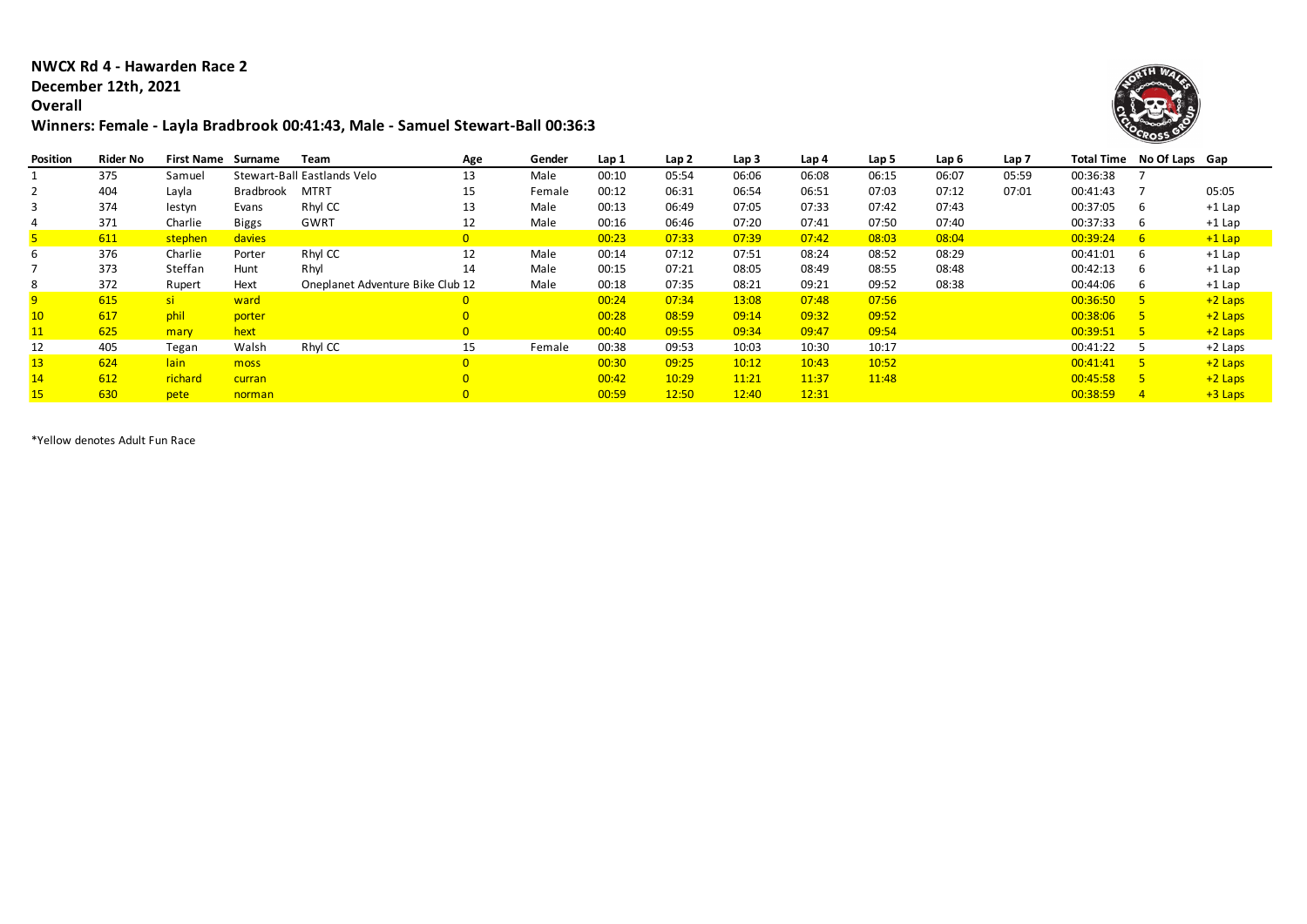**NWCX Rd 4 - Hawarden Race 2 December 12th, 2021 Adult Fun () Winner: stephen davies 00:39:24**



| Position | Rider No | <b>First Name Surname</b> |        | Team | Age | Gender | Lap 1 | Lap 2 | Lap 3 | Lap 4 | Lap 5 | Lap 6 | Lap 7 | Total Time No Of Laps Gap |          |
|----------|----------|---------------------------|--------|------|-----|--------|-------|-------|-------|-------|-------|-------|-------|---------------------------|----------|
|          | 611      | stephen                   | davies |      |     |        | 00:23 | 07:33 | 07:39 | 07:42 | 08:03 | 08:04 |       | 00:39:24                  |          |
|          | 615      |                           | ward   |      |     |        | 00:24 | 07:34 | 13:08 | 07:48 | 07:56 |       |       | 00:36:50                  | +1 Lap   |
|          | 617      | phil                      | porter |      |     |        | 00:28 | 08:59 | 09:14 | 09:32 | 09:52 |       |       | 00:38:06                  | $+1$ Lap |
|          | 625      | mary                      | hext   |      |     |        | 00:40 | 09:55 | 09:34 | 09:47 | 09:54 |       |       | 00:39:51                  | $+1$ Lap |
|          | 624      | lain                      | moss   |      |     |        | 00:30 | 09:25 | 10:12 | 10:43 | 10:52 |       |       | 00:41:41                  | $+1$ Lap |
| b        | 612      | richard                   | curran |      |     |        | 00:42 | 10:29 | 11:21 | 11:37 | 11:48 |       |       | 00:45:58                  | +1 Lap   |
|          | 630      | pete                      | norman |      |     |        | 00:59 | 12:50 | 12:40 | 12:31 |       |       |       | 00:38:59                  | +2 Laps  |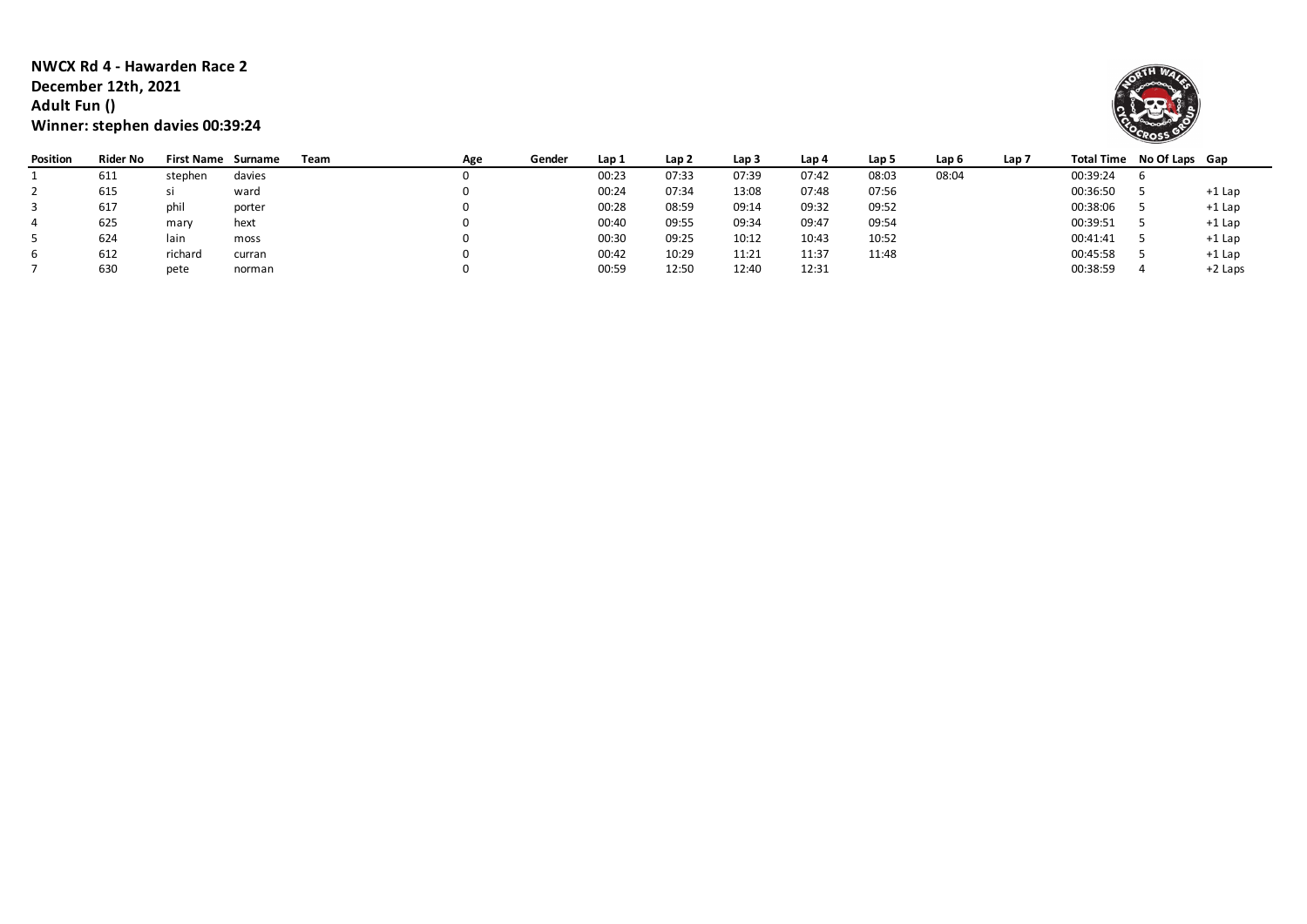**NWCX Rd 4 - Hawarden Race 2 December 12th, 2021 Under 14's (Male) Winner: Samuel Stewart-Ball 00:36:38**



| Position | Rider No | <b>First Name</b> | Surname | Team                             | Age | Gender | Lap 1 | Lap 2 | Lap 3 | Lap 4 | Lap 5 | Lap 6 | Lap 7 | Total Time | No Of Laps Gap |          |
|----------|----------|-------------------|---------|----------------------------------|-----|--------|-------|-------|-------|-------|-------|-------|-------|------------|----------------|----------|
|          | 375      | Samuel            |         | Stewart-Ball Eastlands Velo      |     | Male   | 00:10 | 05:54 | 06:06 | 06:08 | 06:15 | 06:07 | 05:59 | 00:36:38   |                |          |
|          | 374      | lestyn            | Evans   | Rhyl CC                          |     | Male   | 00:13 | 06:49 | 07:05 | 07:33 | 07:42 | 07:43 |       | 00:37:05   |                | +1 Lap   |
|          | 371      | Charlie           | Biggs   | GWRT                             | ᅩ   | Male   | 00:16 | 06:46 | 07:20 | 07:41 | 07:50 | 07:40 |       | 00:37:33   |                | $+1$ Lap |
|          | 376      | Charlie           | Porter  | Rhyl CC                          | ᆠ   | Male   | 00:14 | 07:12 | 07:51 | 08:24 | 08:52 | 08:29 |       | 00:41:01   |                | $+1$ Lap |
|          | 373      | Steffan           | Hunt    | Rhyl                             | 14  | Male   | 00:15 | 07:21 | 08:05 | 08:49 | 08:55 | 08:48 |       | 00:42:13   |                | $+1$ Lap |
|          | 372      | Rupert            | Hext    | Oneplanet Adventure Bike Club 12 |     | Male   | 00:18 | 07:35 | 08:21 | 09:21 | 09:52 | 08:38 |       | 00:44:06   |                | +1 Lap   |